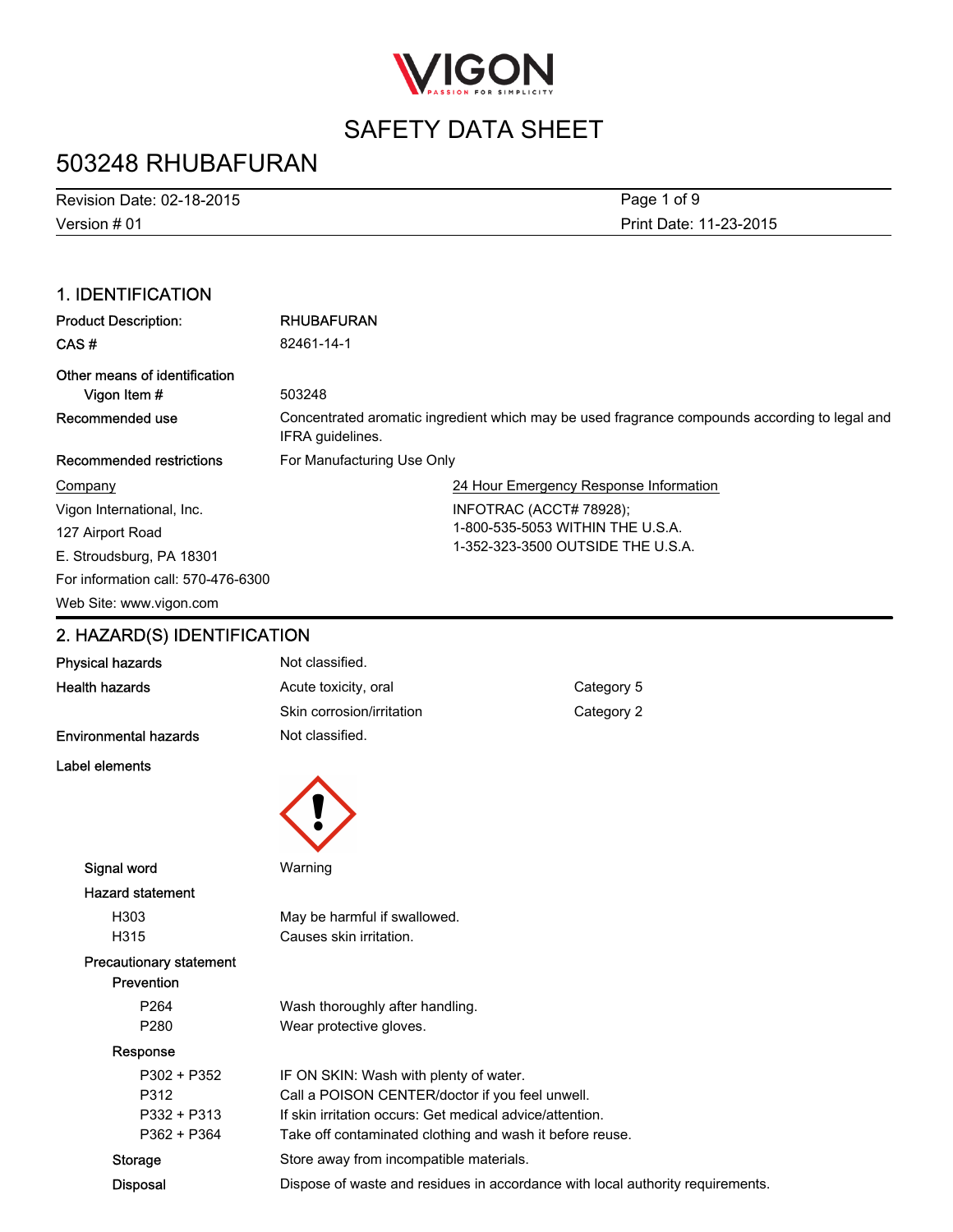

Print Date: 11-23-2015

Page 2 of 9

## 503248 RHUBAFURAN

Version # 01 Revision Date: 02-18-2015

Hazard(s) not otherwise classified (HNOC) None known. Supplemental information Mone.

### 3. COMPOSITION/INFORMATION ON INGREDIENTS

#### **Substances**

| Chemical name                                | Common name and synonyms                                             | CAS number | %   |
|----------------------------------------------|----------------------------------------------------------------------|------------|-----|
| furan, tetrahydro -2,4-dimethyl<br>-4-phenyl | 2,4-Dimethyl-4-phenyltetrahydrofuran<br>2,4-dimethyl-4-phenyloxolane | 82461-14-1 | 100 |

### 4. FIRST-AID MEASURES

| Inhalation                                                                   | If breathing is difficult, remove to fresh air and keep at rest in a position comfortable for breathing.<br>For breathing difficulties, oxygen may be necessary. Call a physician if symptoms develop or<br>persist.                                        |
|------------------------------------------------------------------------------|-------------------------------------------------------------------------------------------------------------------------------------------------------------------------------------------------------------------------------------------------------------|
| <b>Skin contact</b>                                                          | Take off immediately all contaminated clothing. Get medical attention if irritation develops and<br>persists. Wash skin thoroughly with soap and water for several minutes.                                                                                 |
| Eye contact                                                                  | Remove contact lenses, if present and easy to do. Get medical attention if irritation develops and<br>persists. Promptly wash eyes with plenty of water while lifting the eye lids.                                                                         |
| Ingestion                                                                    | Call a physician or poison control center immediately. If swallowed, rinse mouth with water (only if<br>the person is conscious). Do not induce vomiting. If vomiting occurs, the head should be kept low<br>so that stomach vomit doesn't enter the lungs. |
| Most important<br>symptoms/effects, acute and<br>delayed                     | Skin irritation. May cause redness and pain.                                                                                                                                                                                                                |
| Indication of immediate medical<br>attention and special treatment<br>needed | Not available.                                                                                                                                                                                                                                              |
| General information                                                          | Ensure that medical personnel are aware of the material(s) involved, and take precautions to<br>protect themselves. Show this safety data sheet to the doctor in attendance.                                                                                |

#### 5. FIRE-FIGHTING MEASURES

| Suitable extinguishing media                                     | Water spray, fog, CO2, dry chemical, or alcohol resistant foam.                                                                                                                                                                                                                                                                                                                                 |
|------------------------------------------------------------------|-------------------------------------------------------------------------------------------------------------------------------------------------------------------------------------------------------------------------------------------------------------------------------------------------------------------------------------------------------------------------------------------------|
| Unsuitable extinguishing media                                   | Do not use a solid water stream as it may scatter and spread fire.                                                                                                                                                                                                                                                                                                                              |
| Specific hazards arising from<br>the chemical                    | Fire may produce irritating, corrosive and/or toxic gases.                                                                                                                                                                                                                                                                                                                                      |
| Special protective equipment<br>and precautions for firefighters | Firefighters must use standard protective equipment including flame retardant coat, helmet with<br>face shield, gloves, rubber boots, and in enclosed spaces, SCBA. Structural firefighters protective<br>clothing will only provide limited protection. Wear self-contained breathing apparatus with a full<br>facepiece operated in the positive pressure demand mode when fighting fires.    |
| Fire fighting<br>equipment/instructions                          | In case of fire and/or explosion do not breathe fumes. Use standard firefighting procedures and<br>consider the hazards of other involved materials. Move containers from fire area if you can do so<br>without risk. Water runoff can cause environmental damage. Ventilate closed spaces before<br>entering them. Keep run-off water out of sewers and water sources. Dike for water control. |
| Specific methods                                                 | Use water spray to cool unopened containers.                                                                                                                                                                                                                                                                                                                                                    |
| General fire hazards                                             | Static charges generated by emptying package in or near flammable vapor may cause flash fire.                                                                                                                                                                                                                                                                                                   |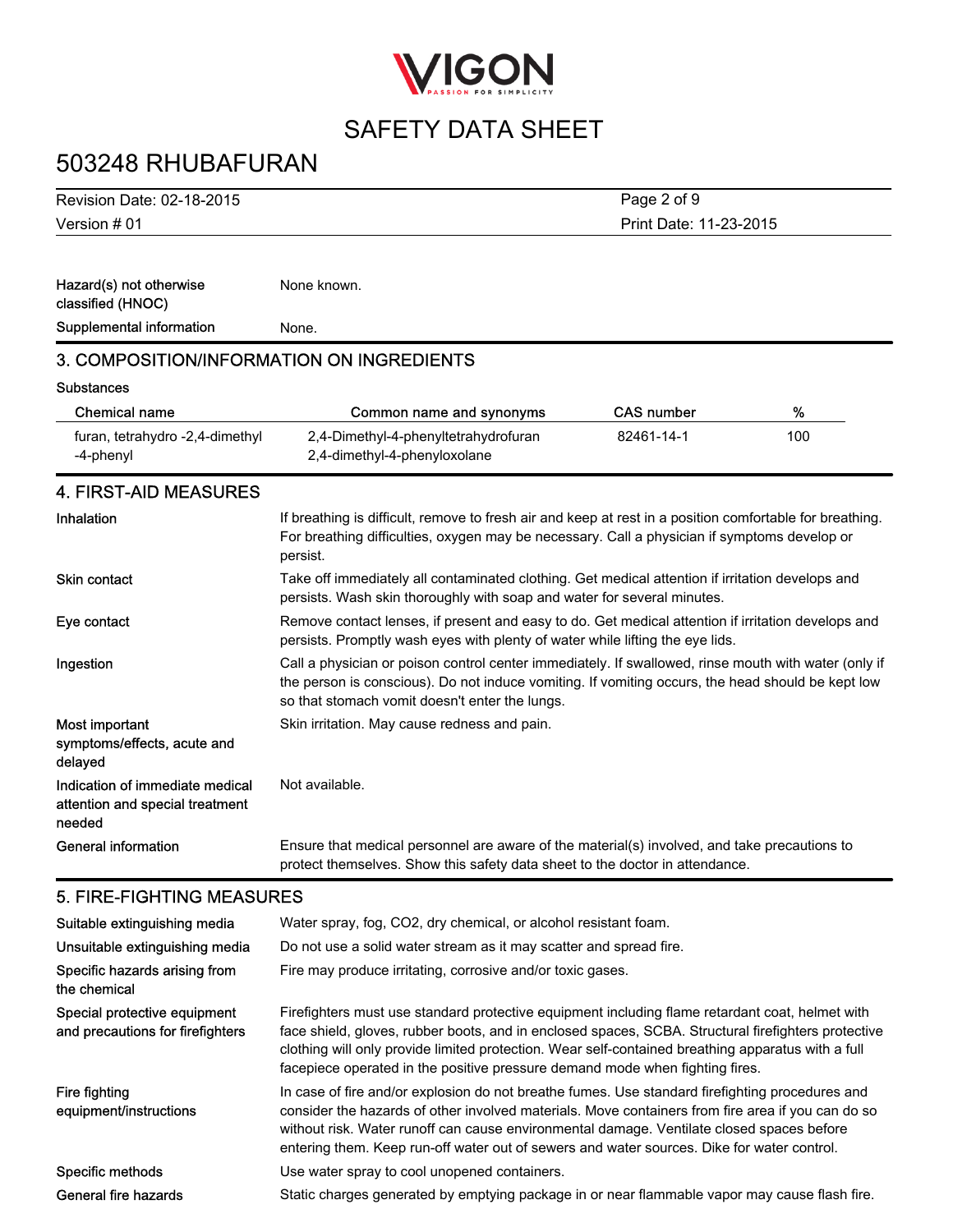

## 503248 RHUBAFURAN

Version # 01 Revision Date: 02-18-2015 Print Date: 11-23-2015 Page 3 of 9

### 6. ACCIDENTAL RELEASE MEASURES

| Personal precautions, protective<br>equipment and emergency<br>procedures | Keep unnecessary personnel away. Eliminate all sources of ignition. Avoid contact with skin or<br>inhalation of spillage, dust or vapor. Do not touch damaged containers or spilled material unless<br>wearing appropriate protective clothing. Ventilate closed spaces before entering them.                                                    |
|---------------------------------------------------------------------------|--------------------------------------------------------------------------------------------------------------------------------------------------------------------------------------------------------------------------------------------------------------------------------------------------------------------------------------------------|
| Methods and materials for<br>containment and cleaning up                  | Eliminate all ignition sources (no smoking, flares, sparks or flames in immediate area). Stop the<br>flow of material, if this is without risk. Dike the spilled material, where this is possible. Absorb with<br>inert absorbent such as dry clay, sand or diatomaceous earth, commercial sorbents, or recover<br>using pumps.                  |
|                                                                           | The product is immiscible with water and will spread on the water surface.                                                                                                                                                                                                                                                                       |
|                                                                           | Large Spills: Stop the flow of material, if this is without risk. Dike the spilled material, where this is<br>possible. Cover with plastic sheet to prevent spreading. Prevent product from entering drains. Do<br>not allow material to contaminate ground water system. Absorb in vermiculite, dry sand or earth<br>and place into containers. |
|                                                                           | Small Spills: Wipe up with absorbent material (e.g. cloth, fleece). Clean surface thoroughly to<br>remove residual contamination.                                                                                                                                                                                                                |
|                                                                           | Never return spills in original containers for re-use. This material and its container must be<br>disposed of as hazardous waste. Collect and dispose of spillage as indicated in section 13 of the<br>SDS.                                                                                                                                      |
| <b>Environmental precautions</b>                                          | Prevent further leakage or spillage if safe to do so. Do not contaminate water. Avoid release to the<br>environment. Retain and dispose of contaminated wash water. Contact local authorities in case of<br>spillage to drain/aquatic environment.                                                                                               |

### 7. HANDLING AND STORAGE

| Precautions for safe handling   | Do not handle or store near an open flame, heat or other sources of ignition. Take precautionary<br>measures against static discharges. All equipment used when handling the product must be<br>grounded. Avoid breathing vapor. Avoid contact with eyes, skin, and clothing. Avoid prolonged<br>exposure. Wash thoroughly after handling. |
|---------------------------------|--------------------------------------------------------------------------------------------------------------------------------------------------------------------------------------------------------------------------------------------------------------------------------------------------------------------------------------------|
| Conditions for safe storage,    | Keep container closed. Handle containers with care. Open slowly in order to control possible                                                                                                                                                                                                                                               |
| including any incompatibilities | pressure release. Store in a cool, well-ventilated area.                                                                                                                                                                                                                                                                                   |

#### 8. EXPOSURE CONTROLS/PERSONAL PROTECTION

| Occupational exposure limits              | No exposure limits noted for ingredient(s).                                                                                  |  |
|-------------------------------------------|------------------------------------------------------------------------------------------------------------------------------|--|
| <b>Biological limit values</b>            | No biological exposure limits noted for the ingredient(s).                                                                   |  |
| Appropriate engineering controls          | Use explosion-proof ventilation equipment to stay below exposure limits.                                                     |  |
| Eye/face protection                       | Individual protection measures, such as personal protective equipment<br>Wear safety glasses with side shields (or goggles). |  |
| <b>Skin protection</b><br>Hand protection | Chemical resistant gloves.                                                                                                   |  |
| Other                                     | Not available.                                                                                                               |  |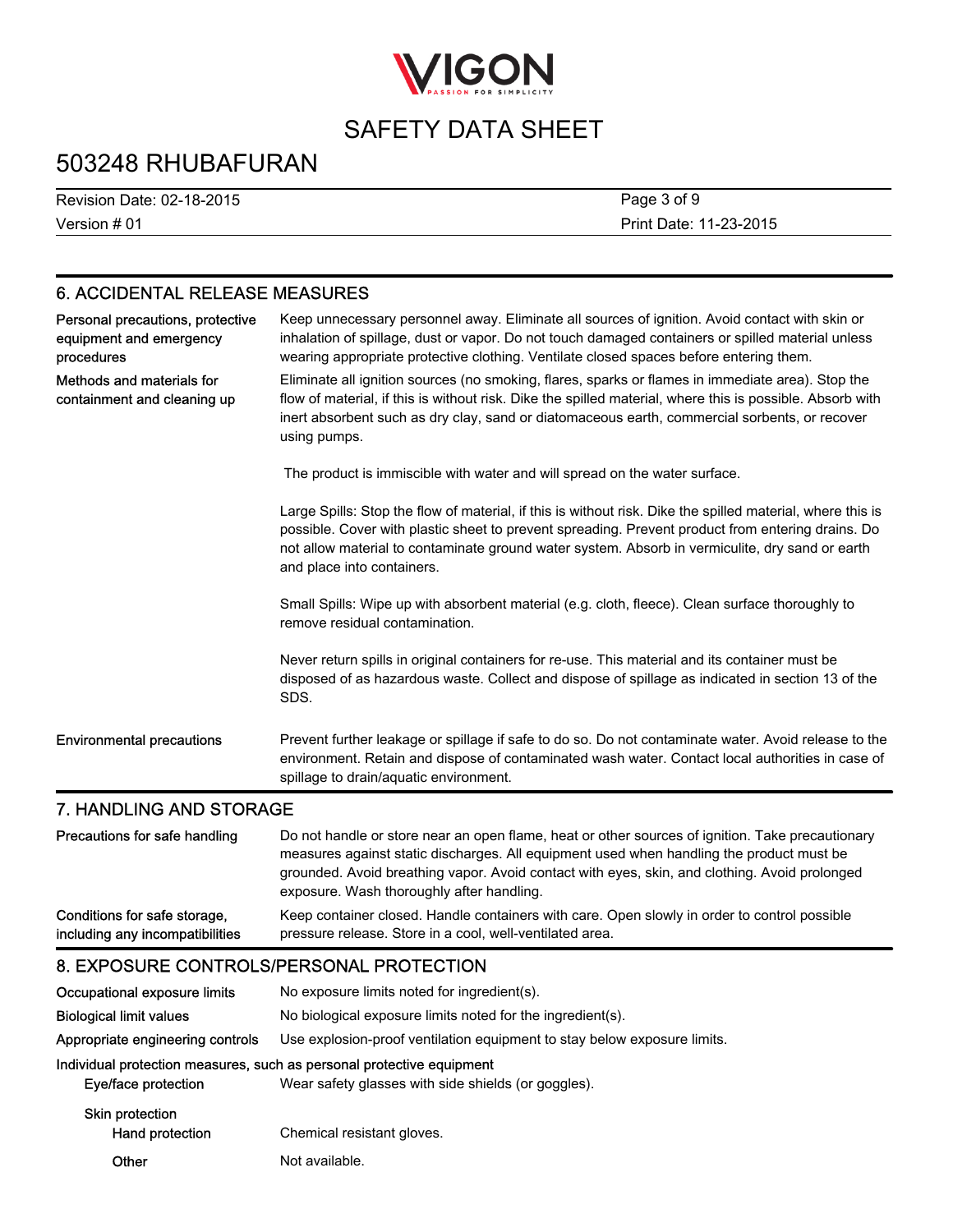

# 503248 RHUBAFURAN

| Page 4 of 9<br>Revision Date: 02-18-2015 |                                                                                                                                                                                                                                                            |  |
|------------------------------------------|------------------------------------------------------------------------------------------------------------------------------------------------------------------------------------------------------------------------------------------------------------|--|
| Version $#01$                            | Print Date: 11-23-2015                                                                                                                                                                                                                                     |  |
|                                          |                                                                                                                                                                                                                                                            |  |
| <b>Respiratory protection</b>            | Respiratory protection not required. If ventilation is insufficient, suitable respiratory protection must<br>be provided.                                                                                                                                  |  |
| <b>Thermal hazards</b>                   | Wear appropriate thermal protective clothing, when necessary.                                                                                                                                                                                              |  |
| General hygiene considerations           | Keep away from food and drink. Always observe good personal hygiene measures, such as<br>washing after handling the material and before eating, drinking, and/or smoking. Routinely wash<br>work clothing and protective equipment to remove contaminants. |  |
| 9. PHYSICAL AND CHEMICAL PROPERTIES      |                                                                                                                                                                                                                                                            |  |
| Appearance                               | Refer to Spec Sheet                                                                                                                                                                                                                                        |  |
| <b>Physical state</b>                    | Liguid.                                                                                                                                                                                                                                                    |  |

| Form                                              | Liquid.                           |
|---------------------------------------------------|-----------------------------------|
| Color                                             | Refer to Spec Sheet               |
| Odor                                              | Characteristic.                   |
| Odor threshold                                    | Not available.                    |
| pH                                                | Not available.                    |
| Melting point/freezing point                      | Not available.                    |
| Initial boiling point and boiling<br>range        | Not available.                    |
| Flash point                                       | > 200.0 °F (> 93.3 °C) Closed Cup |
| <b>Evaporation rate</b>                           | Not available.                    |
| Flammability (solid, gas)                         | Not applicable.                   |
| Upper/lower flammability or explosive limits      |                                   |
| Flammability limit - lower<br>(%)                 | Not available.                    |
| Flammability limit - upper<br>(%)                 | Not available.                    |
| Explosive limit - lower (%)                       | Not available.                    |
| Explosive limit - upper (%)                       | Not available.                    |
| Vapor pressure                                    | 0.01 mm Hg at 20 °C               |
| Vapor density                                     | 6.1                               |
| <b>Relative density</b>                           | Not available.                    |
| Solubility(ies)                                   |                                   |
| Solubility (water)                                | Insoluble                         |
| <b>Partition coefficient</b><br>(n-octanol/water) | Not available.                    |
| Auto-ignition temperature                         | 478.4 - 480.2 °F (248 - 249 °C)   |
| <b>Decomposition temperature</b>                  | Not available.                    |
| <b>Viscosity</b>                                  | Not available.                    |
| Other information                                 |                                   |
| <b>Flammability class</b>                         | Combustible IIIB estimated        |
| Molecular formula                                 | C12H16O                           |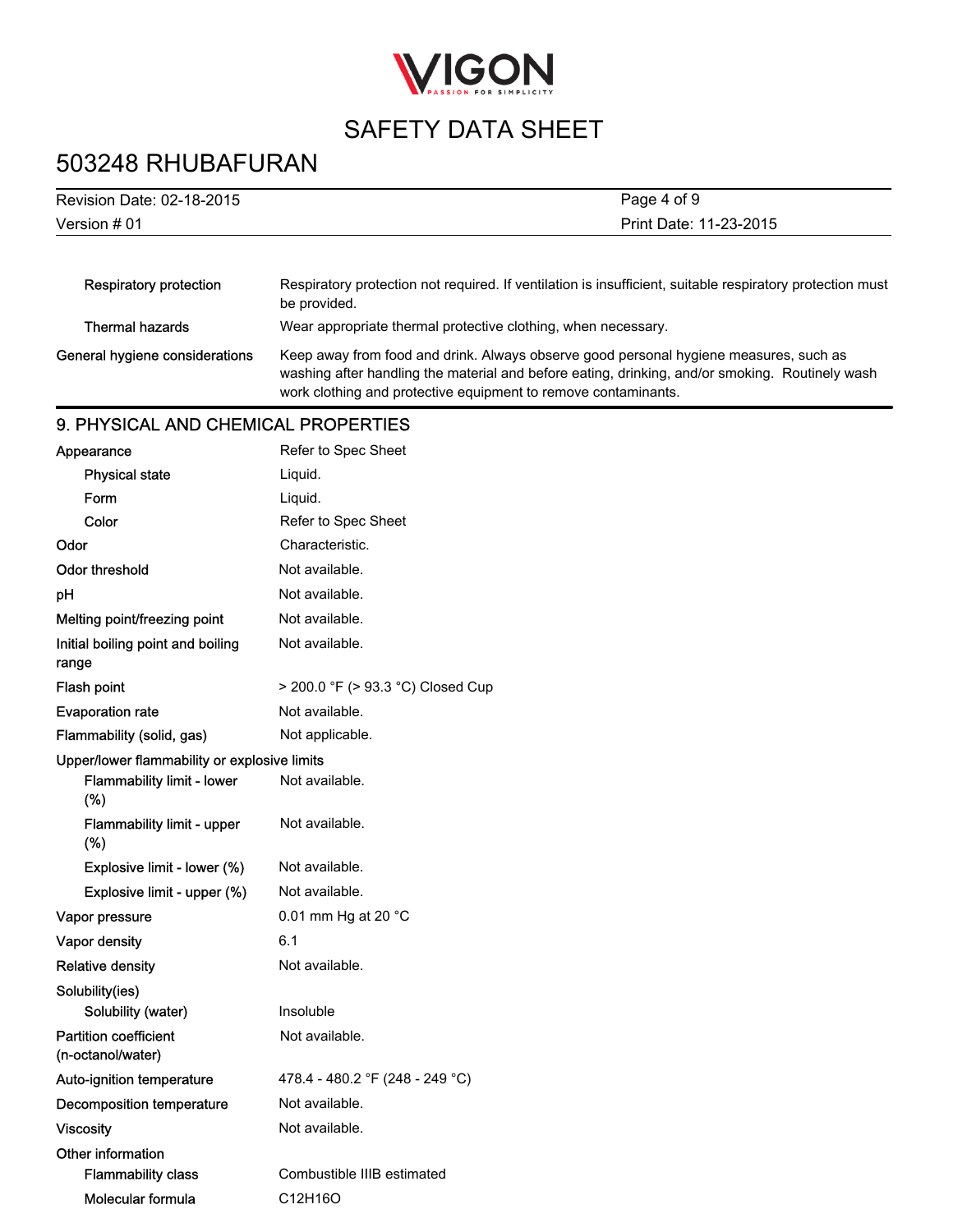

# 503248 RHUBAFURAN

| Revision Date: 02-18-2015                                                          |                                                                                                               | Page 5 of 9         |
|------------------------------------------------------------------------------------|---------------------------------------------------------------------------------------------------------------|---------------------|
| Version # 01                                                                       | Print Date: 11-23-2015                                                                                        |                     |
|                                                                                    |                                                                                                               |                     |
| Molecular weight                                                                   | 176.26 g/mol                                                                                                  |                     |
| Specific gravity                                                                   | 0.99 at 25 °C                                                                                                 |                     |
| <b>10. STABILITY AND REACTIVITY</b>                                                |                                                                                                               |                     |
| Reactivity                                                                         | The product is stable and non-reactive under normal conditions of use, storage and transport.                 |                     |
| <b>Chemical stability</b>                                                          | Material is stable under normal conditions.                                                                   |                     |
| Possibility of hazardous<br>reactions                                              | No dangerous reaction known under conditions of normal use.                                                   |                     |
| <b>Conditions to avoid</b>                                                         | Avoid temperatures exceeding the flash point. Contact with incompatible materials.                            |                     |
| Incompatible materials                                                             | Strong oxidizing agents.                                                                                      |                     |
| Hazardous decomposition<br>products                                                | No hazardous decomposition products if stored and handled as indicated.                                       |                     |
| <b>11. TOXICOLOGICAL INFORMATION</b>                                               |                                                                                                               |                     |
| Information on likely routes of exposure                                           |                                                                                                               |                     |
| Inhalation                                                                         | No adverse effects due to inhalation are expected.                                                            |                     |
| <b>Skin contact</b>                                                                | Causes skin irritation.                                                                                       |                     |
| Eye contact                                                                        | Direct contact with eyes may cause temporary irritation. Causes mild eye irritation.                          |                     |
| Ingestion                                                                          | May be harmful if swallowed.                                                                                  |                     |
| Symptoms related to the<br>physical, chemical and<br>toxicological characteristics | Skin irritation. May cause redness and pain.                                                                  |                     |
| Information on toxicological effects                                               |                                                                                                               |                     |
| <b>Acute toxicity</b>                                                              | May be harmful if swallowed.                                                                                  |                     |
| Product                                                                            | <b>Species</b>                                                                                                | <b>Test Results</b> |
| furan, tetrahydro -2,4-dimethyl -4-phenyl (CAS 82461-14-1)                         |                                                                                                               |                     |
| Acute                                                                              |                                                                                                               |                     |
| Oral                                                                               |                                                                                                               |                     |
| LD50                                                                               | Rat                                                                                                           | 4020 mg/kg          |
|                                                                                    | * Estimates for product may be based on additional component data not shown.                                  |                     |
| Skin corrosion/irritation                                                          | Causes skin irritation.<br>Species: rabbit<br>Moderately irritant<br>Vapors may cause irritation to the skin. |                     |
| Serious eye damage/eye<br>irritation                                               | Direct contact with eyes may cause temporary irritation.<br>Vapors may cause irritation to the eyes.          |                     |
| Respiratory or skin sensitization                                                  |                                                                                                               |                     |
| <b>Respiratory sensitization</b>                                                   | Vapors may cause irritation to the respiratory system.                                                        |                     |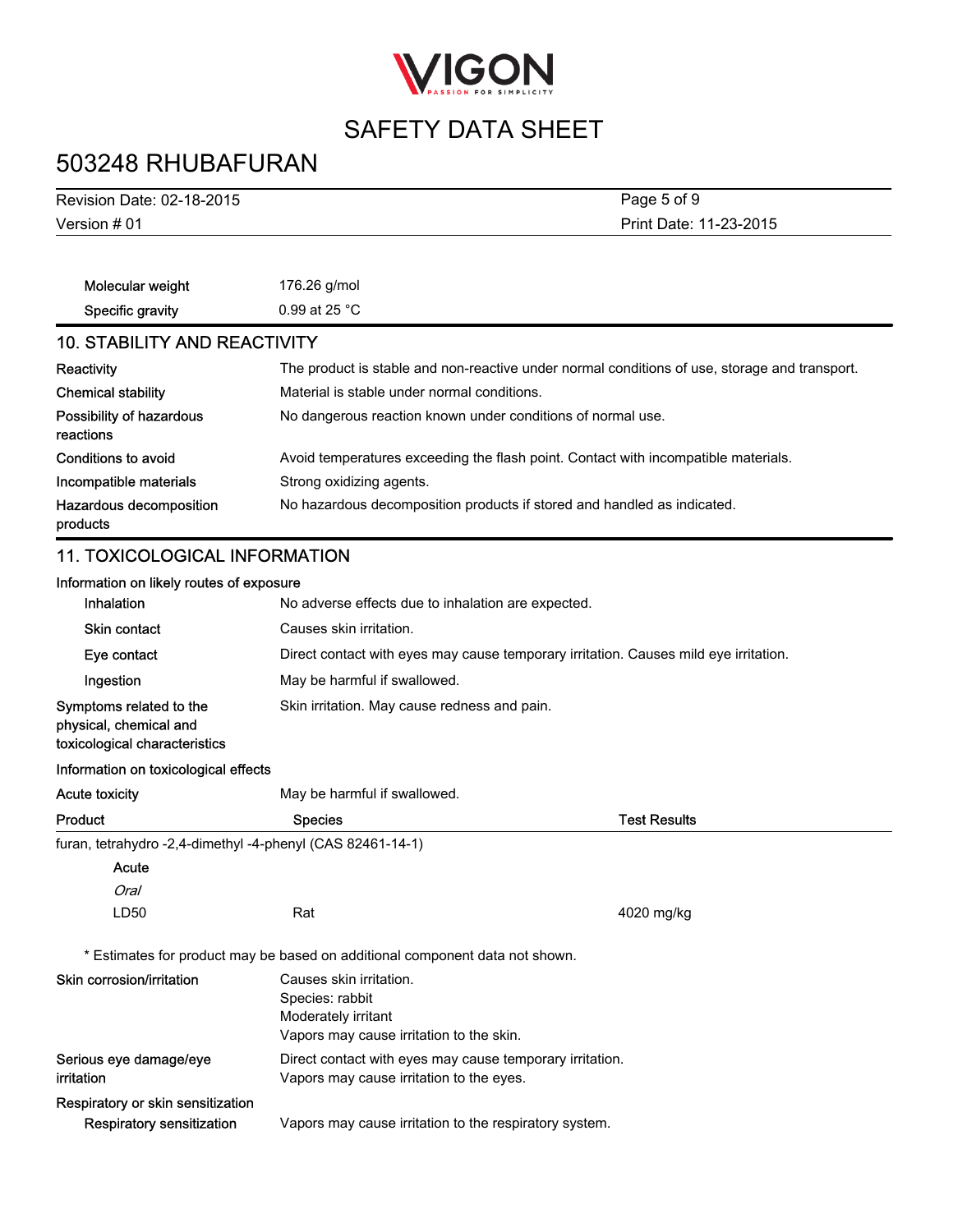

## 503248 RHUBAFURAN

| Revision Date: 02-18-2015                             | Page 6 of 9                                                                                                                                                                                           |  |
|-------------------------------------------------------|-------------------------------------------------------------------------------------------------------------------------------------------------------------------------------------------------------|--|
| Version # 01                                          | Print Date: 11-23-2015                                                                                                                                                                                |  |
|                                                       |                                                                                                                                                                                                       |  |
| <b>Skin sensitization</b>                             | Maximization Test: guinea pig                                                                                                                                                                         |  |
|                                                       | Result: Not sensitizing                                                                                                                                                                               |  |
|                                                       | Phototoxicity: rabbit                                                                                                                                                                                 |  |
|                                                       | Result: negative                                                                                                                                                                                      |  |
|                                                       | Photoallergy: guinea pig                                                                                                                                                                              |  |
|                                                       | Result: negative                                                                                                                                                                                      |  |
| Germ cell mutagenicity                                | Genotoxicity in vitro                                                                                                                                                                                 |  |
|                                                       | Ames test                                                                                                                                                                                             |  |
|                                                       | negative                                                                                                                                                                                              |  |
| Carcinogenicity                                       |                                                                                                                                                                                                       |  |
|                                                       | OSHA Specifically Regulated Substances (29 CFR 1910.1001-1050)                                                                                                                                        |  |
| Not listed.                                           |                                                                                                                                                                                                       |  |
| Reproductive toxicity                                 | This product is not expected to cause reproductive or developmental effects.                                                                                                                          |  |
| Specific target organ toxicity -<br>single exposure   | Not classified.                                                                                                                                                                                       |  |
| Specific target organ toxicity -<br>repeated exposure | Not classified.                                                                                                                                                                                       |  |
| Aspiration hazard                                     | Not an aspiration hazard.                                                                                                                                                                             |  |
| <b>12. ECOLOGICAL INFORMATION</b>                     |                                                                                                                                                                                                       |  |
| Ecotoxicity                                           | The product is not classified as environmentally hazardous. However, this does not exclude the<br>possibility that large or frequent spills can have a harmful or damaging effect on the environment. |  |
| Persistence and degradability                         | Biodegradability<br>Result: Not readily biodegradable.<br>Method: OECD Test Guideline 301B                                                                                                            |  |
| <b>Bioaccumulative potential</b>                      | No data available.                                                                                                                                                                                    |  |
| Mobility in soil                                      | No data available.                                                                                                                                                                                    |  |
| Other adverse effects                                 | No other adverse environmental effects (e.g. ozone depletion, photochemical ozone creation                                                                                                            |  |

### 13. DISPOSAL CONSIDERATIONS

| Disposal instructions                    | Do not discharge into drains, water courses or onto the ground. Do not allow this material to drain<br>into sewers/water supplies. Do not contaminate ponds, waterways or ditches with chemical or<br>used container. Dispose of contents/container in accordance with<br>local/regional/national/international regulations. |
|------------------------------------------|------------------------------------------------------------------------------------------------------------------------------------------------------------------------------------------------------------------------------------------------------------------------------------------------------------------------------|
| Local disposal regulations               | Dispose in accordance with all applicable regulations.                                                                                                                                                                                                                                                                       |
| Hazardous waste code                     | Not established.                                                                                                                                                                                                                                                                                                             |
| Waste from residues / unused<br>products | Empty containers or liners may retain some product residues. This material and its container must<br>be disposed of in a safe manner (see: Disposal instructions).                                                                                                                                                           |
| Contaminated packaging                   | Empty containers should be taken to an approved waste handling site for recycling or disposal.<br>Since emptied containers may retain product residue, follow label warnings even after container is<br>emptied.                                                                                                             |

potential, endocrine disruption, global warming potential) are expected from this component.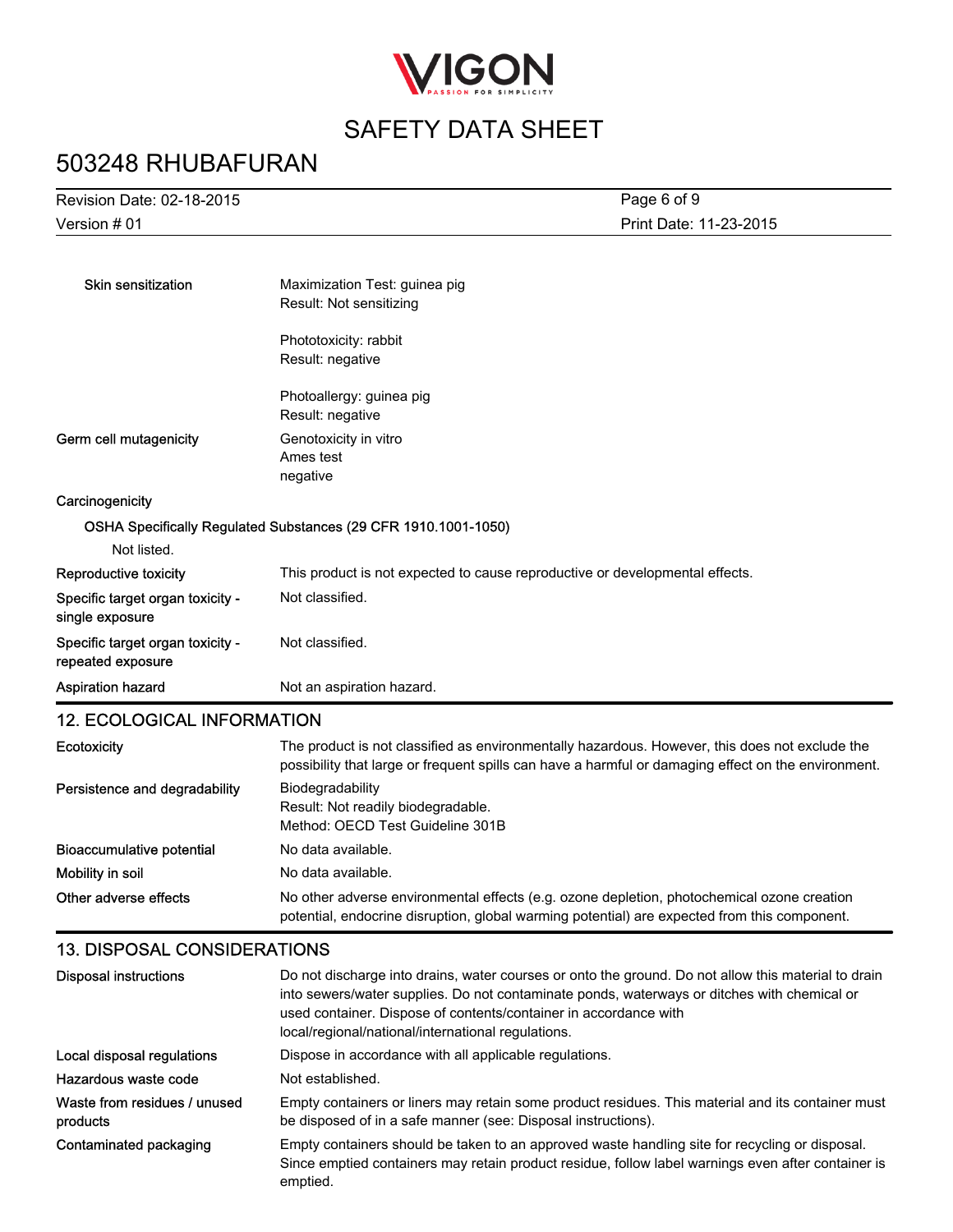

### 503248 RHUBAFURAN

Revision Date: 02-18-2015

Version # 01

Print Date: 11-23-2015 Page 7 of 9

#### 14. TRANSPORT INFORMATION

#### ADN

Not regulated as dangerous goods.

#### ADR

Not regulated as dangerous goods.

#### RID

Not regulated as dangerous goods.

### **DOT**

BULK

Not regulated as dangerous goods.

#### **DOT**

#### NON-BULK

Not regulated as dangerous goods.

#### IATA

Not regulated as dangerous goods.

#### IMDG

Not regulated as dangerous goods.

#### 15. REGULATORY INFORMATION

US federal regulations This product is a "Hazardous Chemical" as defined by the OSHA Hazard Communication Standard, 29 CFR 1910.1200.

#### CERCLA Hazardous Substance List (40 CFR 302.4)

Not listed.

US. OSHA Specifically Regulated Substances (29 CFR 1910.1001-1050)

Not listed.

#### SARA 304 Emergency release notification

Not regulated.

OSHA Specifically Regulated Substances (29 CFR 1910.1001-1050)

Not listed.

#### TSCA Section 12(b) Export Notification (40 CFR 707, Subpt. D)

Not regulated.

#### Superfund Amendments and Reauthorization Act of 1986 (SARA)

| <b>Hazard categories</b>               | Immediate Hazard - Yes |
|----------------------------------------|------------------------|
|                                        | Delayed Hazard - No    |
|                                        | Fire Hazard - No       |
|                                        | Pressure Hazard - No   |
|                                        | Reactivity Hazard - No |
| SARA 302 Extremely hazardous substance |                        |

Not listed.

SARA 311/312 Hazardous chemical No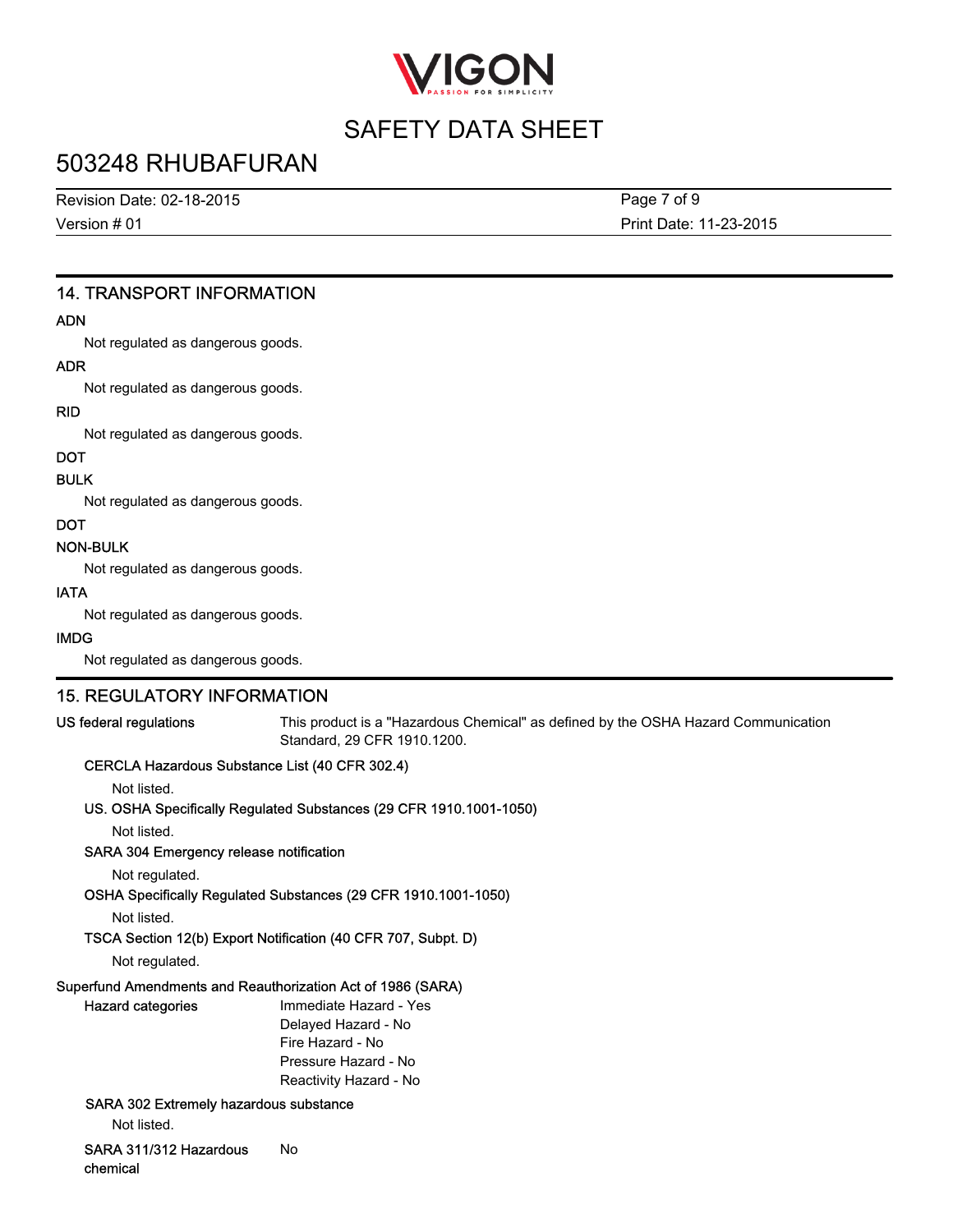

### 503248 RHUBAFURAN

| Revision Date: 02-18-2015 | Page 8 of 9            |
|---------------------------|------------------------|
| Version # 01              | Print Date: 11-23-2015 |

#### SARA 313 (TRI reporting)

Not regulated.

#### Other federal regulations

Clean Air Act (CAA) Section 112 Hazardous Air Pollutants (HAPs) List

Not regulated.

#### Clean Air Act (CAA) Section 112(r) Accidental Release Prevention (40 CFR 68.130)

Not regulated.

Safe Drinking Water Act (SDWA) Not regulated.

#### US state regulations

#### US. Massachusetts RTK - Substance List

Not regulated.

US. New Jersey Worker and Community Right-to-Know Act

Not listed.

US. Pennsylvania Worker and Community Right-to-Know Law

Not listed.

#### US. Rhode Island RTK

Not regulated.

#### US. California Proposition 65

#### US - California Proposition 65 - Carcinogens & Reproductive Toxicity (CRT): Listed substance

Not listed.

#### International Inventories

| Country(s) or region        | Inventory name                                                              | On inventory (yes/no)* |
|-----------------------------|-----------------------------------------------------------------------------|------------------------|
| Australia                   | Australian Inventory of Chemical Substances (AICS)                          | Yes                    |
| Canada                      | Domestic Substances List (DSL)                                              | Yes                    |
| Canada                      | Non-Domestic Substances List (NDSL)                                         | No.                    |
| China                       | Inventory of Existing Chemical Substances in China (IECSC)                  | Yes                    |
| Europe                      | European Inventory of Existing Commercial Chemical<br>Substances (EINECS)   | Yes                    |
| Europe                      | European List of Notified Chemical Substances (ELINCS)                      | No.                    |
| Japan                       | Inventory of Existing and New Chemical Substances (ENCS)                    | No.                    |
| Korea                       | Existing Chemicals List (ECL)                                               | No.                    |
| New Zealand                 | New Zealand Inventory                                                       | Yes                    |
| Philippines                 | <b>Philippine Inventory of Chemicals and Chemical Substances</b><br>(PICCS) | Yes                    |
| United States & Puerto Rico | Toxic Substances Control Act (TSCA) Inventory                               | No                     |

\*A "Yes" indicates that all components of this product comply with the inventory requirements administered by the governing country(s) A "No" indicates that one or more components of the product are not listed or exempt from listing on the inventory administered by the governing country(s).